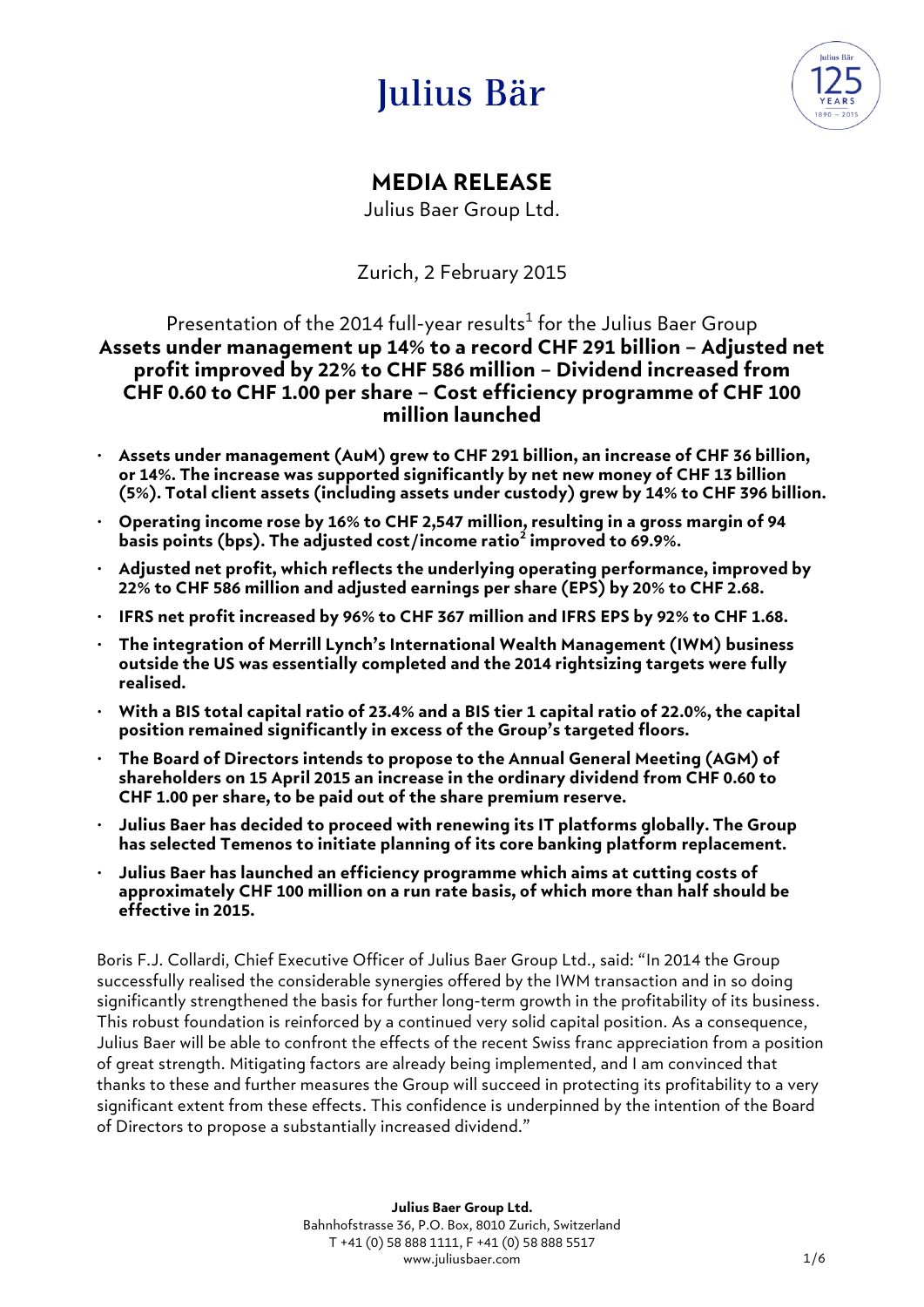#### **Client assets reached record levels**

Total *client assets* amounted to CHF 396 billion, an increase of 14%, or CHF 49 billion, since the end of 2013. *Assets under management* grew by 14%, or CHF 36 billion, to CHF 291 billion. At year-end market values, this included CHF 60 billion of AuM reported from IWM, of which CHF 58 billion were booked on the Julius Baer platforms. The growth in total AuM was attributable to net new money of CHF 13 billion (5%), a positive currency impact of CHF 11 billion, positive market performance of CHF 6 billion, as well as CHF 6 billion from the first-time consolidation of Brazilian subsidiary GPS (following the increase in ownership from 30% to 80% in March 2014). Net new money was driven by continued net inflows from the growth markets and from the local businesses in Switzerland and Germany, while the inflows in the cross-border European business were more than offset by continued tax regularisations of legacy assets. *Assets under custody* came to CHF 106 billion, up by 13%, or CHF 12 billion.

#### **Significant rise in net profit**

*Operating income* rose to CHF 2,547 million, an increase of 16%, below the 19% growth in monthly average AuM (to CHF 272 billion). As a result, the gross margin for the Group was 94 bps (2013: 96 bps). *Net commission and fee income* contributed CHF 1,518 million, up by 19%, in line with the increase in average AuM. *Net interest and dividend income* rose by 17% to CHF 648 million, which included dividend income on trading portfolios, up from CHF 38 million to CHF 72 million. Excluding the latter, underlying net interest and dividend income grew by 12% to CHF 576 million on the back of an increase in credit income, partially offset by the interest expenses on the Perpetual Tier 1 Subordinated Bonds issued in May 2014 and a minor decrease in treasury income. *Net trading income* rose by 4% to CHF 328 million. Including the aforementioned trading portfoliosrelated dividend income, underlying net trading income went up by 13% to CHF 399 million as an increase in currency market volatility starting in September 2014 supported a recovery in clientdriven FX trading volumes in the last four months of the year. *Other ordinary results,* which among other items includes brand licensing income, income from associates, rental income and net gains from the disposal of financial investments from the available-for-sale portfolio, went up by 5% to CHF 53 million.

*Adjusted operating expenses* went up by 14% to CHF 1,840 million. At 5,247 full-time equivalents (FTEs), the total number of employees at the end of 2014 was down by 3%, or 143 FTEs, from the end of 2013. However, the monthly average number of employees still increased by 17% year on year given that 2013 had started with 3,721 FTEs. The increase in 2013 was mainly attributable to the transfer of the IWM businesses, which started in February of that year, whereas the decrease during 2014 was the net result of the restructuring and rightsizing-related redundancies outstripping the increase in staff stemming from further IWM transfers, the consolidation of GPS and new hires elsewhere in the business. Following the IWM integration-related rightsizing, the number of relationship managers declined by 42 to 1,115 FTEs, of which 316 formerly from IWM (down from 365 at the end of 2013). As a result of these developments, adjusted *personnel expenses* went up by 20% to CHF 1,182 million. Adjusted *general expenses* rose by 7% to CHF 573 million. This included a net charge of CHF 60 million for valuation allowances, provisions and losses (2013: CHF 46 million).

As a result, the adjusted *cost/income ratio<sup>2</sup>* improved to 69.9% (2013: 71.3%), just inside the 65-70% range that the Group had set as a target to be reached from 2015 onwards.

Adjusted *profit before taxes* improved by 21% to CHF 706 million. The related income taxes increased to CHF 121 million, representing a tax rate of 17.1% (2013: 17.7%). *Adjusted net profit* – reflecting the underlying operating performance which allows a meaningful comparison of underlying results over time – grew by 22% to CHF 586 million, and adjusted *earnings per share* by 20% to CHF 2.68.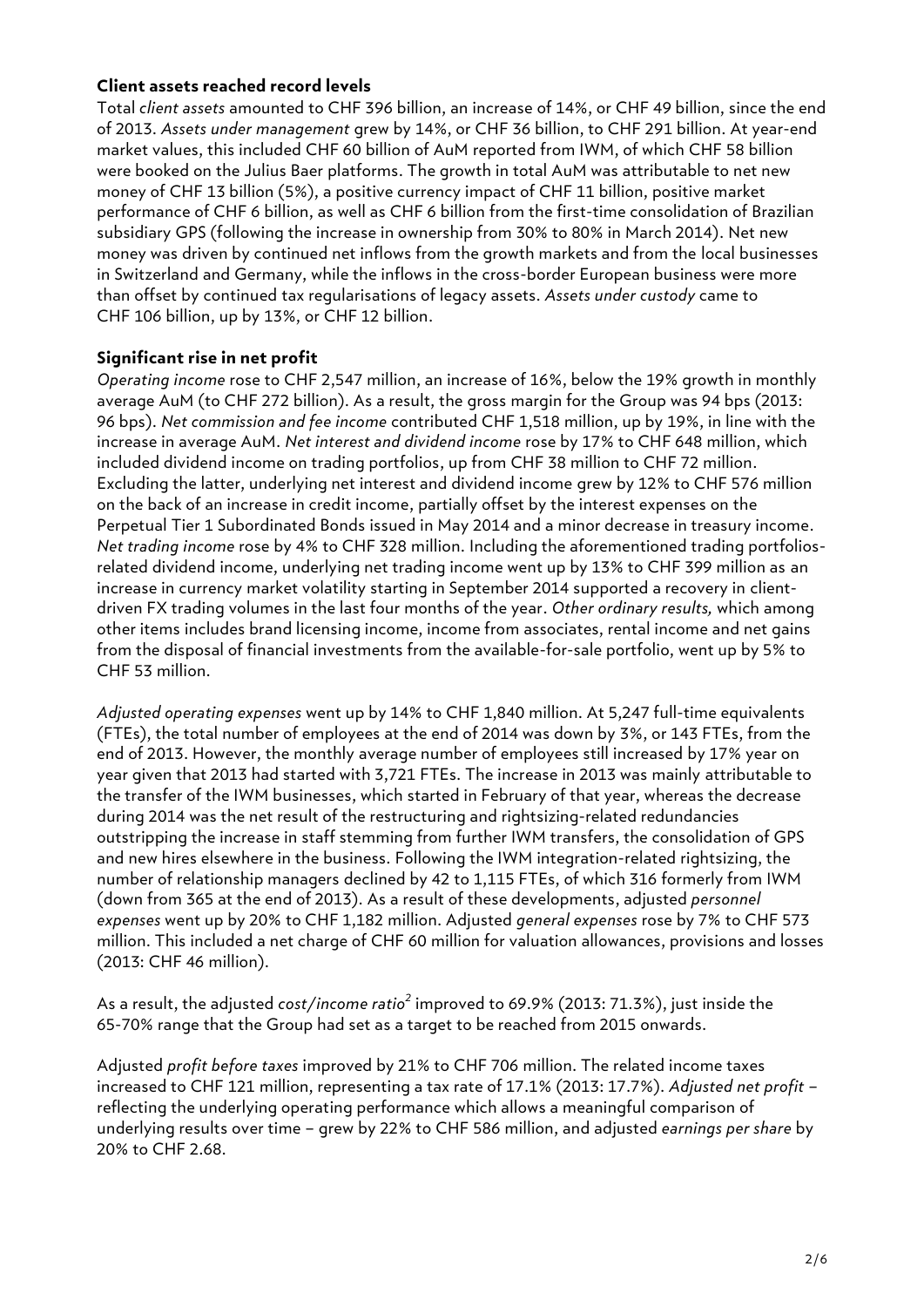As in previous years, in the analysis and discussion of the results in the Media Release and the Business Review, adjusted operating expenses exclude integration and restructuring expenses (CHF 113 million, almost entirely related to IWM, down from CHF 199 million in 2013) as well as the amortisation of intangible assets related to acquisitions (CHF 123 million, up from CHF 101 million in 2013). Additionally, in 2013 the adjusted operating expenses excluded a provision of CHF 29 million (net of taxes: CHF 22 million) that had been taken in relation to the guarantee payments that Swiss banks were obliged to provide under Swiss law as part of the withholding tax agreement between Switzerland and the UK. Including the above items, as presented in the IFRS results in the Group's Consolidated Financial Statements 2014, net profit improved by 96% to CHF 367 million, as the aforementioned UK-related provision did not recur and as the improvement in operating results and the reduction in the IWM-related integration and restructuring expenses more than offset the expected increase in the amortisation of acquisition-related intangible assets. On the same basis, EPS grew to CHF 1.68, an increase of 92% from the CHF 0.88 achieved in the same period a year ago.

#### **Balance sheet and capital developments**

*Total assets* rose by CHF 9.7 billion, or 13%, to CHF 82.2 billion. Client deposits went up to CHF 61.8 billion, an increase of CHF 10.3 billion, or 20%. The total loan book grew by CHF 6.1 billion, or 22%, to CHF 33.7 billion (comprising CHF 25.5 billion of Lombard loans and CHF 8.1 billion of mortgages), resulting in a loan-deposit ratio of 0.54, compared with 0.53 at the end of 2013. Over the same period, total equity rose by CHF 0.3 billion to CHF 5.3 billion.

At 31 December 2014, total capital amounted to CHF 4.0 billion, of which CHF 3.7 billion tier 1 capital. With risk-weighted assets at CHF 17.0 billion, this resulted in a *BIS total capital ratio* of 23.4% and a *BIS tier 1 capital ratio* of 22.0%, well above the Group's target ratios of 15% and 12% respectively.

#### **Increased ordinary dividend proposed**

The Board of Directors intends to propose to the AGM on 15 April 2015 an increase in the ordinary dividend by 67% from CHF 0.60 to CHF 1.00 per share. As was the case in the last four years, it is proposed that the dividend will be paid out of the share premium reserve. The distribution would therefore not be subject to Swiss withholding tax and, for Swiss individual investors who hold their shares as private assets, not be subject to income taxes.

#### **IWM: Integration essentially completed – 2014 rightsizing targets fully realised**

By the end of 2014, the IWM integration was essentially completed, with the applicable local closings of the transaction in Ireland and the Netherlands having taken place in the first half of the year and in France in the second half. Since the start of the IWM integration process on 1 February 2013, a total of 17 IWM locations have now completed the transfer process. This leaves only the transfer of the business in India, which is currently expected to take place towards mid-year 2015, after which the IWM integration process will be finished.

At the end of 2014, based on asset values at the applicable transfer dates, AuM reported from IWM stood at CHF 54 billion (end of 2013: CHF 53 billion), of which CHF 51 billion were booked on the Julius Baer platforms and paid for (end of 2013: CHF 40 billion). At year-end market values, IWM AuM reported stood at CHF 60 billion and AuM booked at CHF 58 billion.

During 2014 there was significant progress in the productivity of the IWM business. The former IWM relationship managers already started to contribute substantially to net new money, and the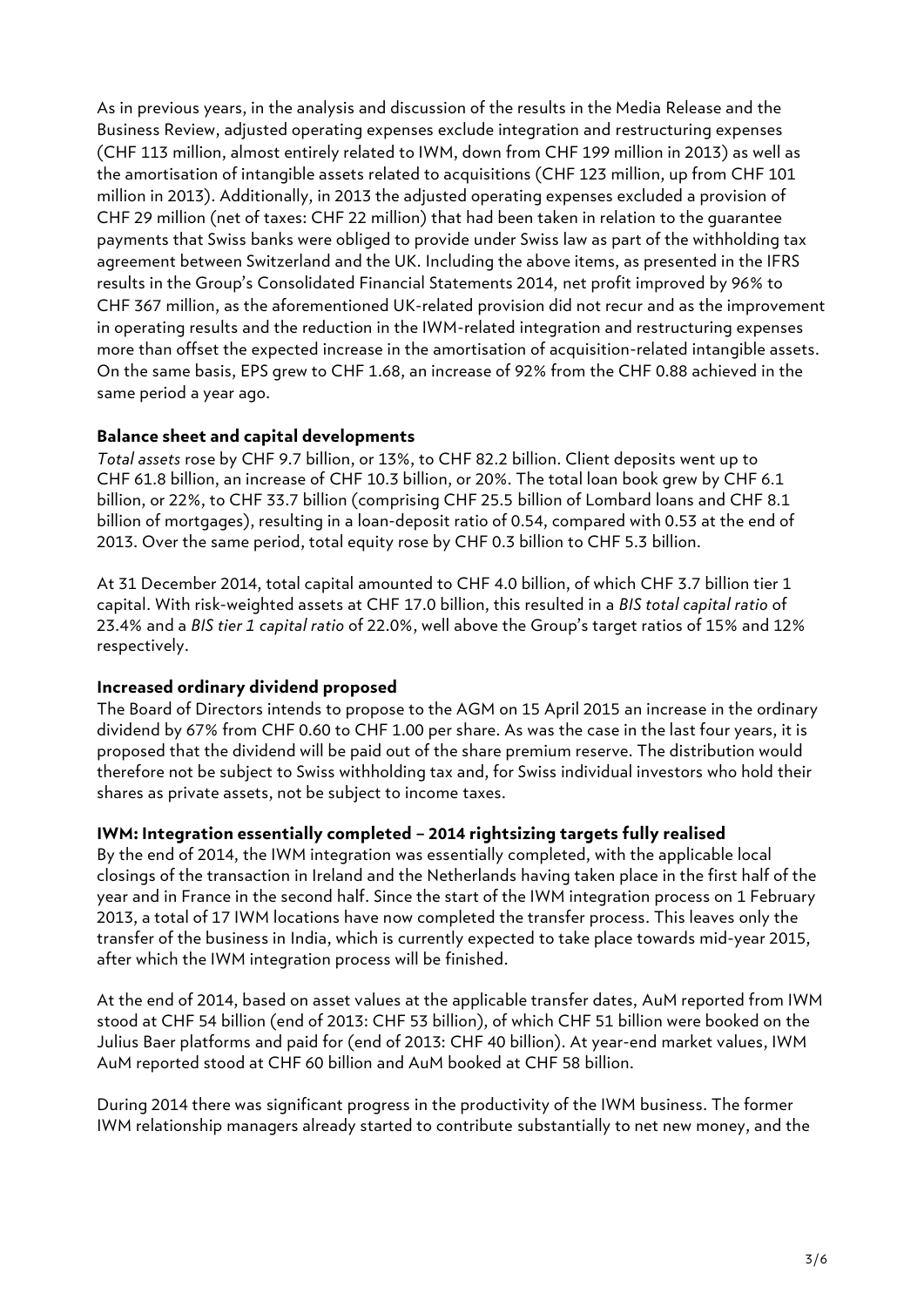extrapolated gross margin on the IWM AuM advanced to a level just above the 2015 target of 85 bps.

The previously communicated restructuring following the completion of the majority of the IWM asset transfers proceeded as planned. While in the course of the year a further 166 employees transferred from IWM to Julius Baer, the integration-related rightsizing led to 564 employees leaving the Group, resulting in a net integration-related reduction of 398 FTEs in 2014, in line with the synergy targets.

In relation to IWM, a further CHF 109 million of transaction, restructuring and integration costs were incurred in 2014, taking the total booked since the start of the transaction to CHF 353 million. As announced in July 2014, the previous estimate of approximately CHF 455 million for total transaction, restructuring and integration costs has been revised down to approximately CHF 435 million.

#### **Renewing IT platforms globally**

Julius Baer has decided to proceed with renewing its IT platforms globally. The aim of the project is to deliver improved client experience, operating efficiency and flexibility through the harmonisation of processing platforms. The Group has selected Temenos to initiate planning of its core banking platform replacement, while retaining flexibility to select the optimal providers for additional components and applications.

The project will be launched in Asia first, which is a fast-growing and dynamic region with volumes representing close to 25% of the Group's business and thus serves as an ideal template for future implementation in other regions after its anticipated completion in 2017. In parallel, selected enhancements will be carried out in Switzerland in line with the scope of the project.

The process will be managed within the normal operating and financial planning of the Group and is not expected to negatively impact the target cost/income ratio during the implementation period. It is envisaged to result in improved efficiency upon completion.

#### **Swiss franc appreciation: Initiating comprehensive measures to defend profitability**

While the integration of the IWM business has substantially improved Julius Baer's revenue and cost currency mismatch, the existing relative imbalance means that measures are required to mitigate the impact on the Group's profitability of the strong appreciation of the Swiss franc in January 2015.

In response, Julius Baer has launched an efficiency programme to reduce the cost base by approximately CHF 100 million on a run rate basis, of which more than half should be effective in 2015. Personnel expenses will be decreased by a combination of a controlled hiring and resource reallocation as well as the reduction of approximately 200 positions through natural attrition and staff reductions predominantly in mid- and back-office functions, partly also affecting the integrated IWM business. The planned savings of general expenses will be achieved through the short- and medium-term improvement of processes across the Group as well as through lower marketing spending.

#### **Paul Man-Yiu Chow nominated for Board of Directors**

Paul Man-Yiu Chow, from Hong Kong, has been nominated for election to the Board at the next AGM. He is currently Chairman of the Board of the Hong Kong Cyberport Management Company as well as Independent Non-Executive Director at Bank of China and China Mobile. In his distinguished career in the financial industry in Asia, he has held positions such as CEO and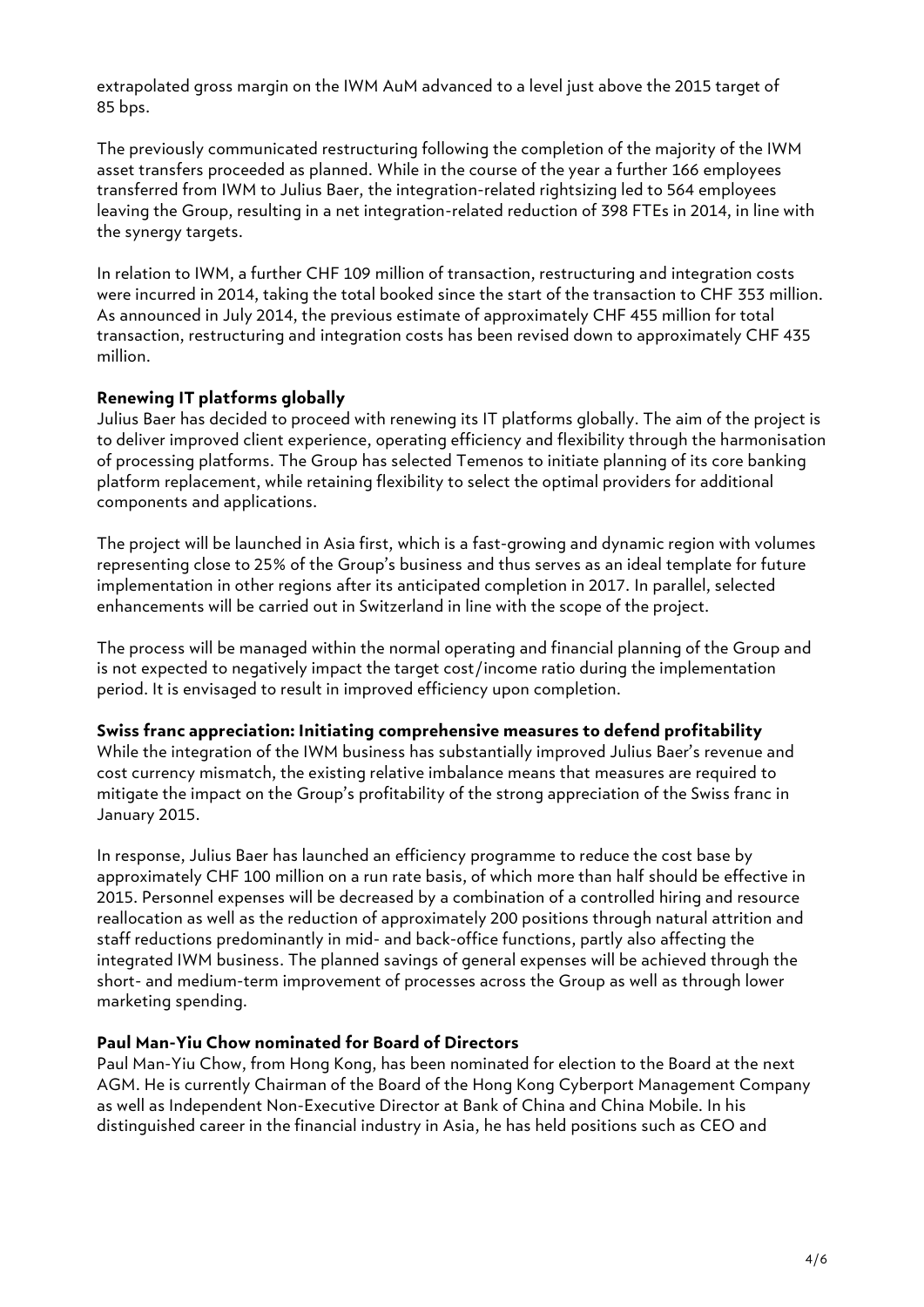Executive Director of the Hong Kong Exchanges & Clearing Limited as well as CEO of HSBC Asset Management, Asia Pacific (ex Japan).

Please refer to page 4 of the Business Review for the full description of the results.

The results conference will be webcast at 9:30 a.m. (CET). All documents (presentation, Business Review 2014, Consolidated Financial Statements 2014 and this media release) are available on www.juliusbaer.com.

#### **Contacts**

Media Relations, tel. +41 (0) 58 888 8888 Investor Relations, tel. +41 (0) 58 888 5256

\_\_\_\_\_\_\_\_\_\_\_\_\_\_\_\_\_\_\_\_\_\_\_\_\_\_

#### **Important dates**

|                | 20 February 2015: Publication of Annual Report 2014            |
|----------------|----------------------------------------------------------------|
| 15 April 2015: | Annual General Meeting 2015, Zurich                            |
| 17 April 2015: | Ex-dividend date                                               |
| 20 April 2015: | Record date                                                    |
| 21 April 2015: | Dividend payment date                                          |
| 19 May 2015:   | Publication of four-month Interim Management Statement         |
| 20 July 2015:  | Publication and presentation of 2015 half-year results, Zurich |

#### **About Julius Baer**

Julius Baer is the leading Swiss private banking group, with a focus on servicing and advising sophisticated private clients and a premium brand in global wealth management. Julius Baer's total client assets amounted to CHF 396 billion at the end of December 2014, including CHF 291 billion of assets under management. Bank Julius Baer & Co. Ltd., the renowned Swiss private bank which celebrates its 125<sup>th</sup> anniversary in 2015, is the principal operating company of Julius Baer Group Ltd., whose shares are listed on the SIX Swiss Exchange (ticker symbol: BAER) and are included in the Swiss Market Index (SMI), comprising the 20 largest and most liquid Swiss stocks.

Julius Baer employs a staff of over 5,000, including more than 1,000 relationship managers, and is present in over 25 countries and some 50 locations. Headquartered in Zurich, we have offices in key locations including Dubai, Frankfurt, Geneva, Hong Kong, London, Lugano, Monaco, Montevideo, Moscow, Singapore and Tokyo. Our client-centric approach, our objective advice based on a unique open product platform, our very strong financial base and our entrepreneurial management culture make us the international reference in private banking.

For more information visit our website at www.juliusbaer.com

#### **Cautionary statement regarding forward-looking statements**

This media release by Julius Baer Group Ltd. ('the Company') includes forward-looking statements that reflect the Company's intentions, beliefs or current expectations and projections about the Company's future results of operations, financial condition, liquidity, performance, prospects, strategies, opportunities and the industries in which it operates. Forward-looking statements involve all matters that are not historical facts. The Company has tried to identify those forward-looking statements by using the words 'may', 'will', 'would', 'should', 'expect', 'intend', 'estimate', 'anticipate', 'project', 'believe', 'seek', 'plan', 'predict', 'continue' and similar expressions. Such statements are made on the basis of assumptions and expectations which, although the Company believes them to be reasonable at this time, may prove to be erroneous.

These forward-looking statements are subject to risks, uncertainties and assumptions and other factors that could cause the Company's actual results of operations, financial condition, liquidity, performance, prospects or opportunities, as well as

 $1$  The adjusted results as presented and commented in this Media Release and in the Business Review are derived by excluding from the audited IFRS financial statements the integration and restructuring expenses and the amortisation of intangible assets related to acquisitions or divestments, as well as in 2013 the charge in relation to the withholding tax treaty between Switzerland and the UK.

 $2$  Calculated using adjusted operating expenses, excluding valuation allowances, provisions and losses.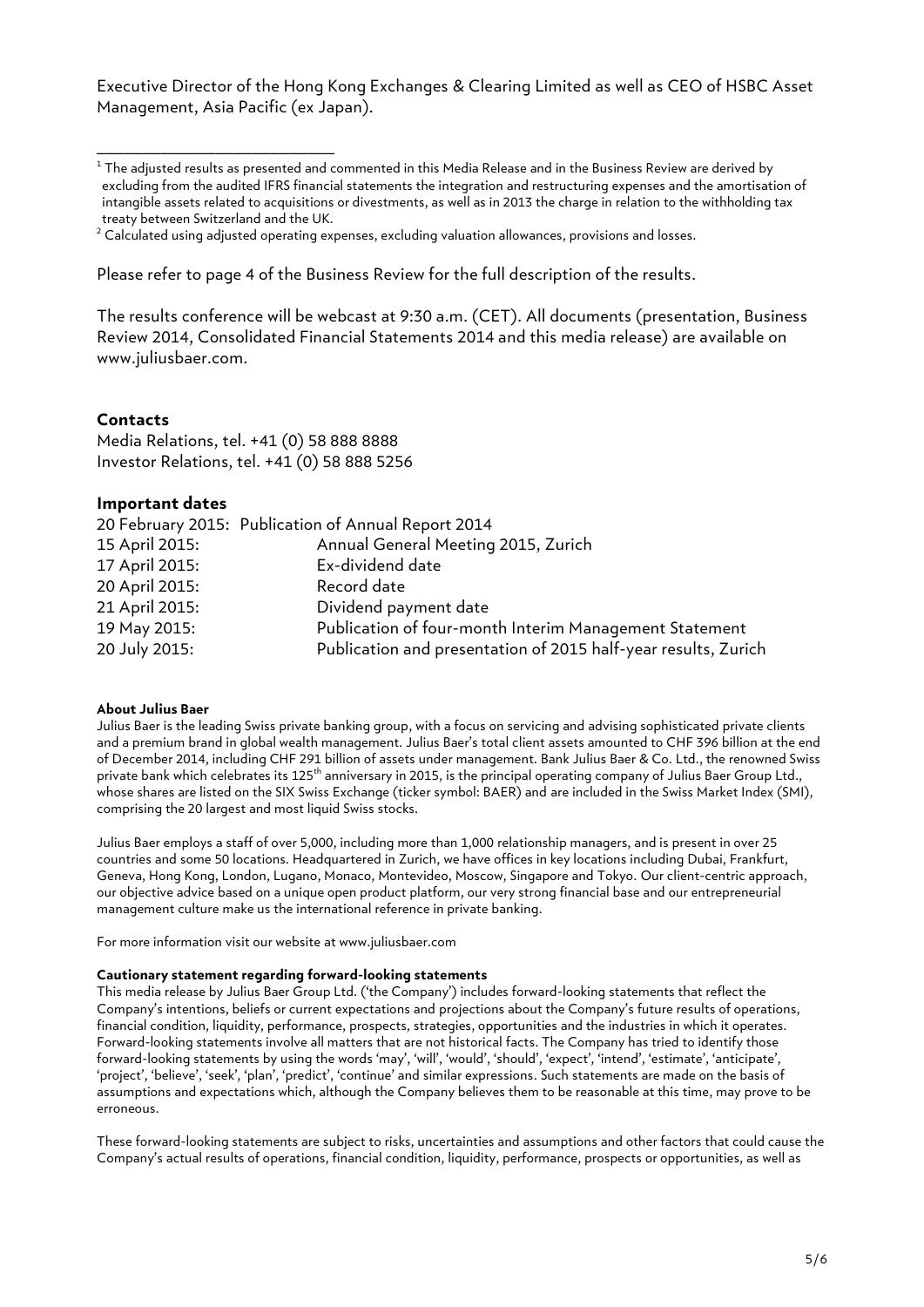those of the markets it serves or intends to serve, to differ materially from those expressed in, or suggested by, these forward-looking statements. Important factors that could cause those differences include, but are not limited to: changing business or other market conditions, legislative, fiscal and regulatory developments, general economic conditions in Switzerland, the European Union and elsewhere, and the Company's ability to respond to trends in the financial services industry. Additional factors could cause actual results, performance or achievements to differ materially. In view of these uncertainties, readers are cautioned not to place undue reliance on these forward-looking statements. The Company and its subsidiaries, and their directors, officers, employees and advisors expressly disclaim any obligation or undertaking to release any update of or revisions to any forward-looking statements in this media release and any change in the Company's expectations or any change in events, conditions or circumstances on which these forward-looking statements are based, except as required by applicable law or regulation.